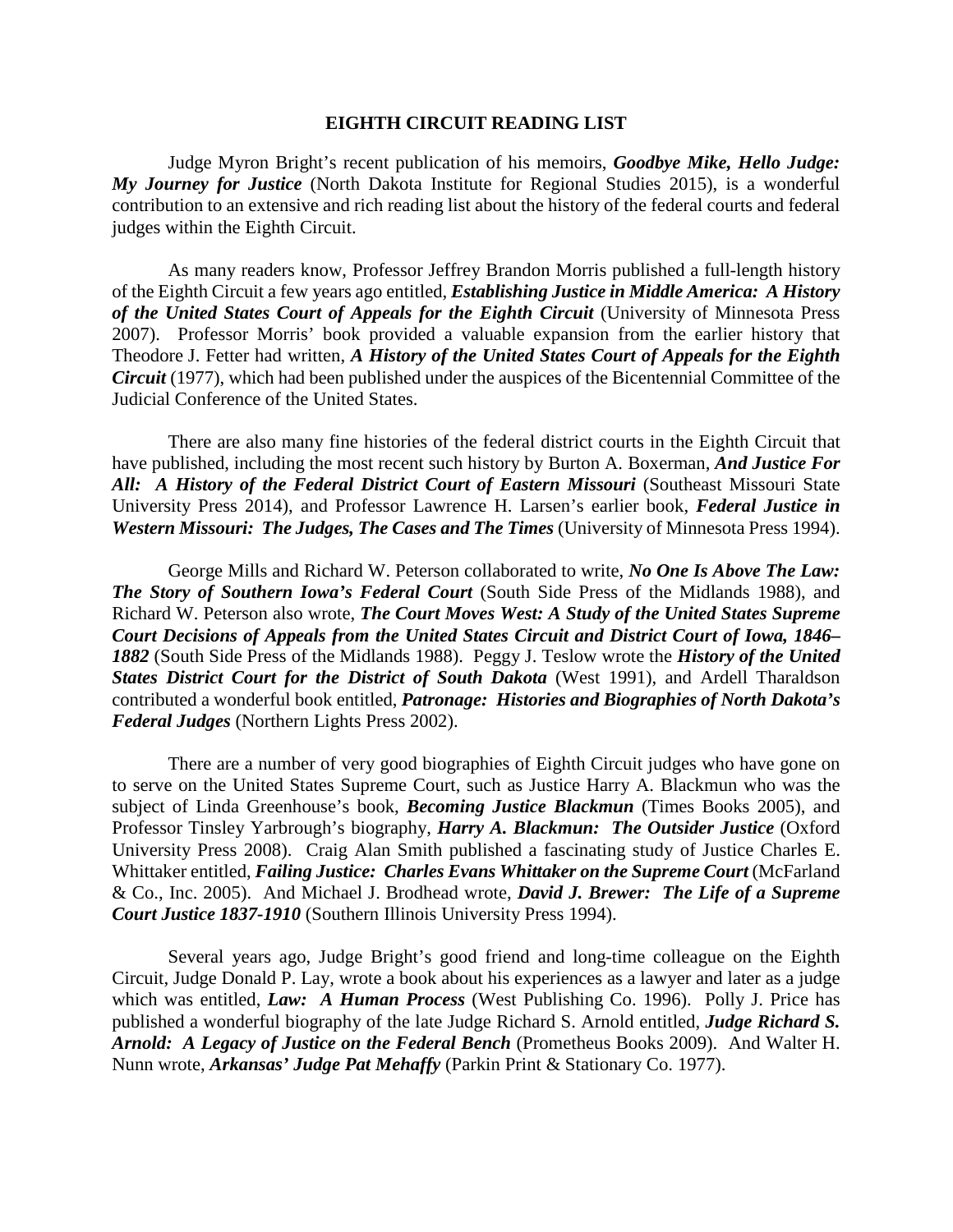There have been several books written by federal district judges who have served in the Eighth Circuit, including most recently the Eastern District of Missouri's Judge Charles A. Shaw whose memoir is entitled, *Watch Everything: A Judicial Memoir with a Point of View* (iUniverse 2013); and the District of Nebraska's Judge Warren K. Urbom who has written his autobiography, *Called to Justice: The Life of a Federal Trial Judge* (University of Nebraska Press 2012).

There are also several biographical articles about the federal judges who have served in the Eighth Circuit, such as the late Judge Gerald W. Heaney's article about the Eighth Circuit's Judge Martin Van Oosterhout in, *Judge Martin Donald Van Oosterhout: The Big Judge From Orange City, Iowa*, 79 Iowa L. Rev. 1 (1993) (with forward by Harry A. Blackmun), as well as his article on the life and career of the Eastern District of Arkansas' Judge Jacob Trieber entitled, *Jacob Trieber: Lawyer, Politician, Judge*, 8 UALR L.J. 421 (1986). Judge C. Arlen Beam published, *Chief Judge Harvey M. Johnsen - A Profit With Honor*, 20 Creighton L. Rev. 1949 (1987), about the District of Nebraska's and Eighth Circuit's Judge Harvey Johnson. Finally, Thomas H. Boyd wrote a piece on Judge John B. Sanborn, Jr., *The Life and Career of the Honorable John B. Sanborn, Jr.*, 23 Wm. Mitchell L. Rev. 203 (1997), who had served on the District of Minnesota and the Eighth Circuit.

## **EIGHTH CIRCUIT READING LIST—PART II**

As seems to be the case with all such compilations, the ink was not even dry on the Eighth Circuit Reading List that was published in the last newsletter before it became apparent that there had been several omissions of a number of very fine books and articles about the history of the federal courts and federal judges of and in the Eighth Circuit.

One such book that was hiding in plain sight is Judge Scott O. Wright's autobiography, *Never in Doubt: Memoirs of an Uncommon Judge*, which he co-authored with Larry M. Schumaker and published in 2007 through the Kansas City Star Books. This book covers Judge Wright's youth and early career; some of the significant litigation over which he presided, including many of Kansas City's highest-profile cases from the Mafia to the Hyatt disaster; and his opinions on a variety of important societal issues.

Another book that should have been on the list is *Judge Henry Clay Caldwell*, written by Larry Roeder and published through CreateSpace Independent Publishing Platform in 2011. This book covers the life and decisions of Judge Caldwell, the first chief judge of the Eighth Circuit. Judge Caldwell had also been the subject of an earlier article by the late Honorable Richard S. Arnold and George C. Freeman III entitled, *Judge Henry Clay Caldwell*, 23 U. Ark. Little Rock L. Rev. 317 (2001). Additionally, Judge Arnold and Michael B. Heister published an interesting historic study of *The Structure of the United States District Courts in Arkansas*, 56 Ark. L. Rev. 715 (2004).

The earlier reading list had included a couple of books by the late Honorable Richard W. Peterson. But we failed to mentioned *West of the Nishnabotna: The Experiences of Forty Years as a Part-Time Judicial Officer as United States Commissioner, Magistrate and Magistrate Judge 1958-1998*, which was published by South Side Press of the Midlands, Ltd. Following publication of this book, Judge Peterson served on recalled status as a magistrate judge, thus taking his service as a federal judicial officer into the 21st century! He was a dear friend and colleague